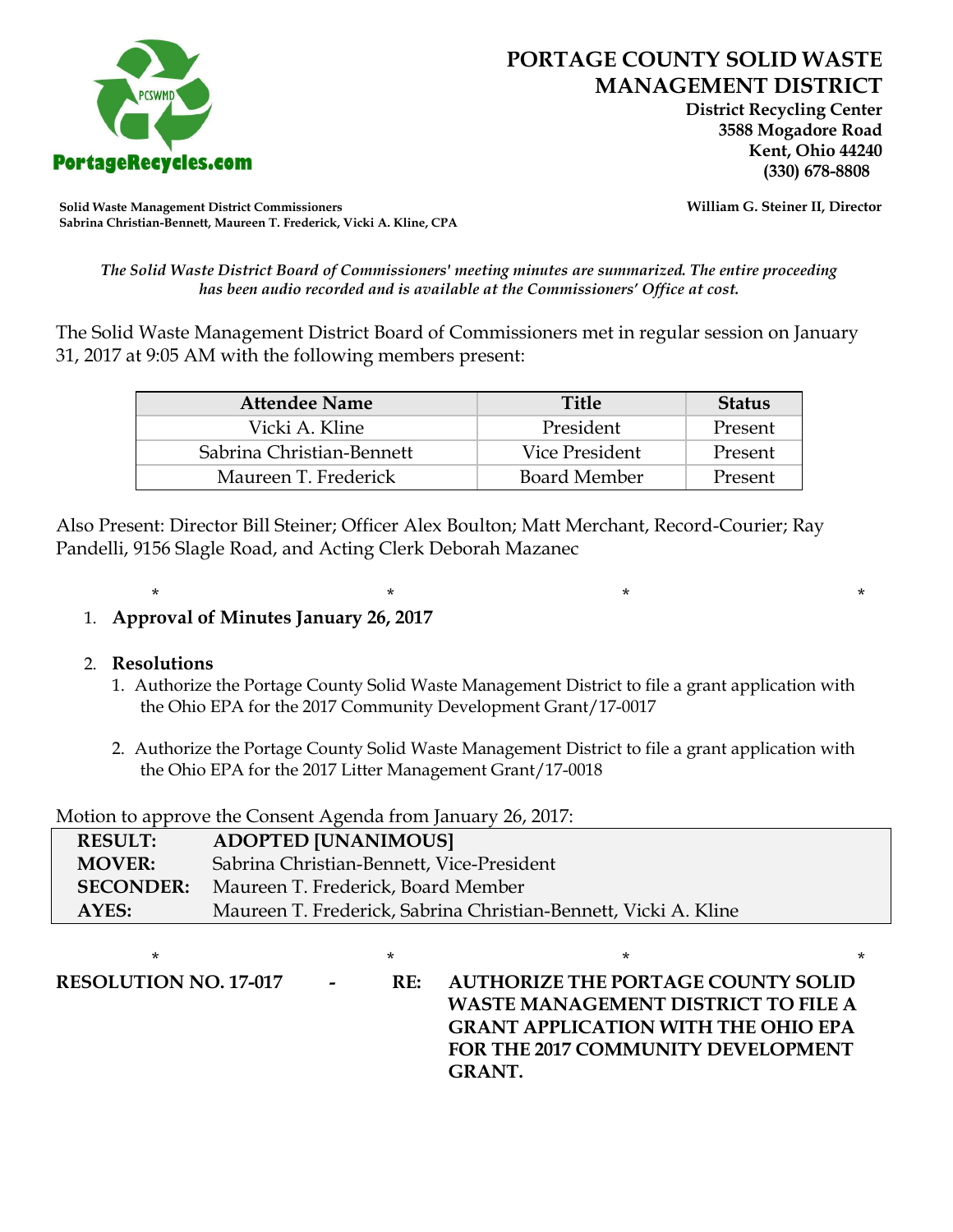It was moved by Sabrina Christian-Bennett, seconded by Maureen T. Frederick that the following resolution be adopted:

| <b>WHEREAS,</b>              | the Board of District Commissioners for the Portage County Solid Waste<br>Management District supports the Portage County Solid Waste Management<br>District's application to the Ohio EPA for the purpose of acquiring funds through<br>the recycling and litter prevention funds pursuant to Chapter 1502 of the Ohio<br>Revised Code; and                                                                                   |                                           |  |
|------------------------------|--------------------------------------------------------------------------------------------------------------------------------------------------------------------------------------------------------------------------------------------------------------------------------------------------------------------------------------------------------------------------------------------------------------------------------|-------------------------------------------|--|
| <b>WHEREAS,</b>              | the Ohio EPA, through Recycling and Litter Prevention Grants allocates funding<br>in the form of grants to supplement and not to replace local recycling and solid<br>waste management programs; now therefore be it                                                                                                                                                                                                           |                                           |  |
| <b>RESOLVED,</b>             | that the Board of District Commissioners, County of Portage, State of Ohio:                                                                                                                                                                                                                                                                                                                                                    |                                           |  |
|                              | <b>Section 1:</b> That the Board of District Commissioners hereby endorses and<br>authorizes the grant application for the 2017 Community Development Grant for<br>the Portage County Solid Waste Management District in the amount of \$94,366.00<br>with a local match of \$58,886.49 to be provided by the Portage County Solid<br>Waste Management District for the time period of July 1, 2017 thru June 30, 2018,<br>and |                                           |  |
|                              | <b>Section 2:</b> That William G. Steiner, II, Director, is hereby designated as the<br>Authorized Official and is thereby the official signatory for all grant documents<br>and is authorized to sign the Grant Endorsement Page on behalf of the Board; and<br>be it further                                                                                                                                                 |                                           |  |
| <b>RESOLVED,</b>             | that a copy of this resolution will be filed with the Portage County Auditor, the<br>Department of Budget and Finance and the Solid Waste Management District;<br>and be it further                                                                                                                                                                                                                                            |                                           |  |
| <b>RESOLVED,</b>             | that the Board of District Commissioners finds and determines that all formal<br>actions of this Board concerning and relating to the adoption of this resolution<br>were taken in an open meeting of this Board and that all deliberations of this<br>Board that resulted in those formal actions were in meetings open to the public in<br>compliance with the law including Section 121.22 of the Ohio Revised Code.        |                                           |  |
| Roll call vote as follows:   |                                                                                                                                                                                                                                                                                                                                                                                                                                |                                           |  |
| Vicki Kline, Yea;            | Sabrina Christian-Bennett, Yea;                                                                                                                                                                                                                                                                                                                                                                                                | Maureen T. Frederick, Yea;                |  |
| <b>RESOLUTION NO. 17-018</b> | RE:                                                                                                                                                                                                                                                                                                                                                                                                                            | <b>AUTHORIZE THE PORTAGE COUNTY SOLID</b> |  |

**WASTE MANAGEMENT DISTRICT TO FILE A**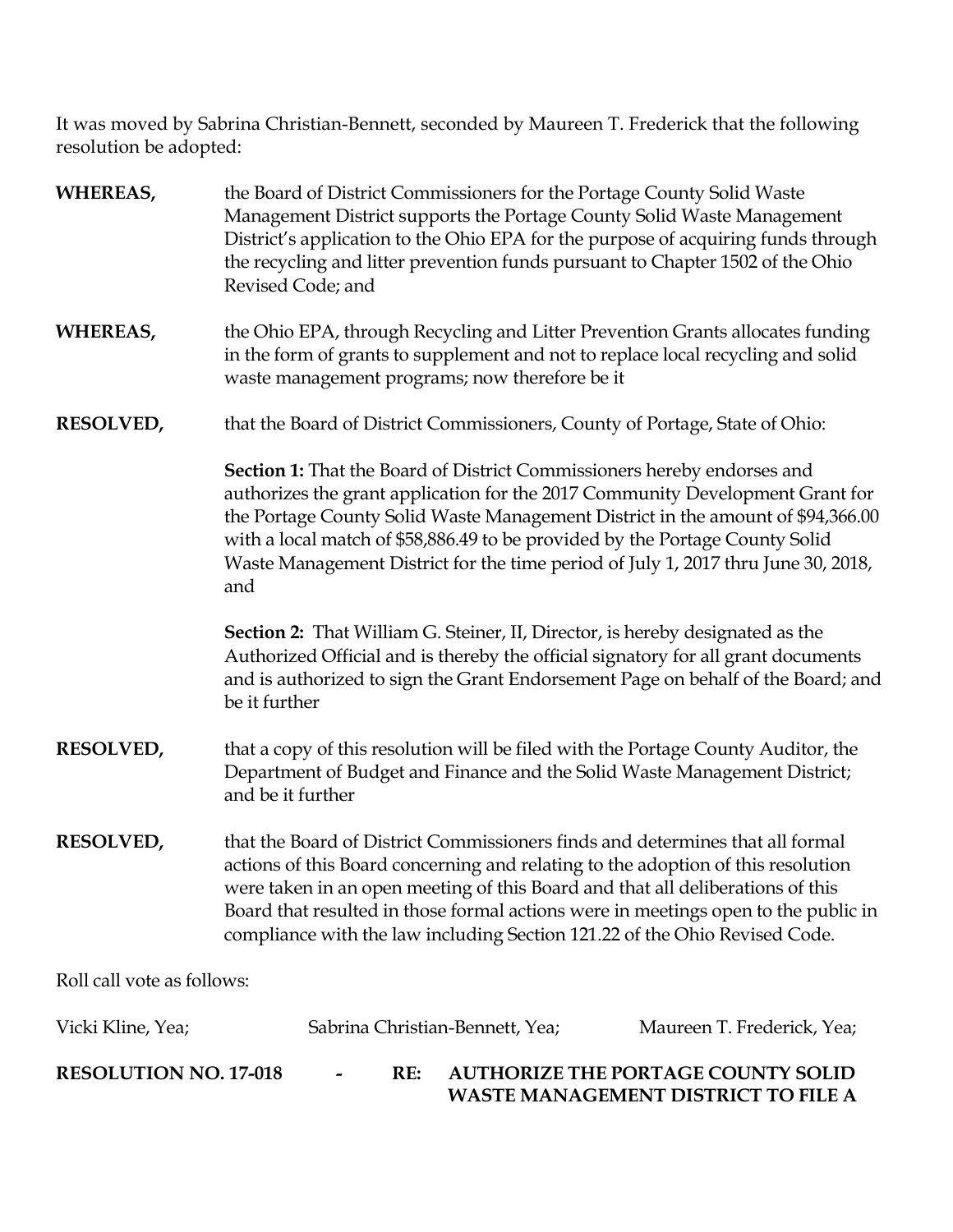## **GRANT APPLICATION WITH THE OHIO EPA FOR THE 2017 LITTER MANAGEMENT GRANT.**

It was moved by Sabrina Christian-Bennett, seconded by Maureen T. Frederick that the following resolution be adopted:

| WHEREAS,                   | the Board of District Commissioners for the Portage County Solid Waste<br>Management District supports the Portage County Solid Waste Management<br>District's application to the Ohio EPA for the purpose of acquiring funds through<br>the recycling and litter prevention funds pursuant to Chapter 1502 of the Ohio<br>Revised Code; and                                                                            |
|----------------------------|-------------------------------------------------------------------------------------------------------------------------------------------------------------------------------------------------------------------------------------------------------------------------------------------------------------------------------------------------------------------------------------------------------------------------|
| WHEREAS,                   | the Ohio EPA, through Recycling and Litter Prevention Grants allocates funding<br>in the form of grants to supplement and not to replace local recycling and solid<br>waste management programs; now therefore be it                                                                                                                                                                                                    |
| <b>RESOLVED,</b>           | that the Board of District Commissioners, County of Portage, State of Ohio:                                                                                                                                                                                                                                                                                                                                             |
|                            | Section 1: That the Board of District Commissioners hereby endorses and<br>authorizes the grant application for the 2017 Litter Management Grant for the<br>Portage County Solid Waste Management District in the amount of \$6,299.10 with<br>a local match of \$699.90 to be provided by the Portage County Solid Waste<br>Management District for the time period of July 1, 2017 thru June 30, 2018, and            |
|                            | <b>Section 2:</b> That William G. Steiner, II, Director, is hereby designated as the<br>Authorized Official and is thereby the official signatory for all grant documents<br>and is authorized to sign the Grant Endorsement Page on behalf of the Board; and<br>be it further                                                                                                                                          |
| <b>RESOLVED,</b>           | that a copy of this resolution will be filed with the Portage County Auditor, the<br>Department of Budget and Finance and the Solid Waste Management District;<br>and be it further                                                                                                                                                                                                                                     |
| <b>RESOLVED,</b>           | that the Board of District Commissioners finds and determines that all formal<br>actions of this Board concerning and relating to the adoption of this resolution<br>were taken in an open meeting of this Board and that all deliberations of this<br>Board that resulted in those formal actions were in meetings open to the public in<br>compliance with the law including Section 121.22 of the Ohio Revised Code. |
| Roll call vote as follows: |                                                                                                                                                                                                                                                                                                                                                                                                                         |

| Vicki Kline, Yea; | Sabrina Christian-Bennett, Yea; | Maureen T. Frederick, Yea; |
|-------------------|---------------------------------|----------------------------|
|                   |                                 |                            |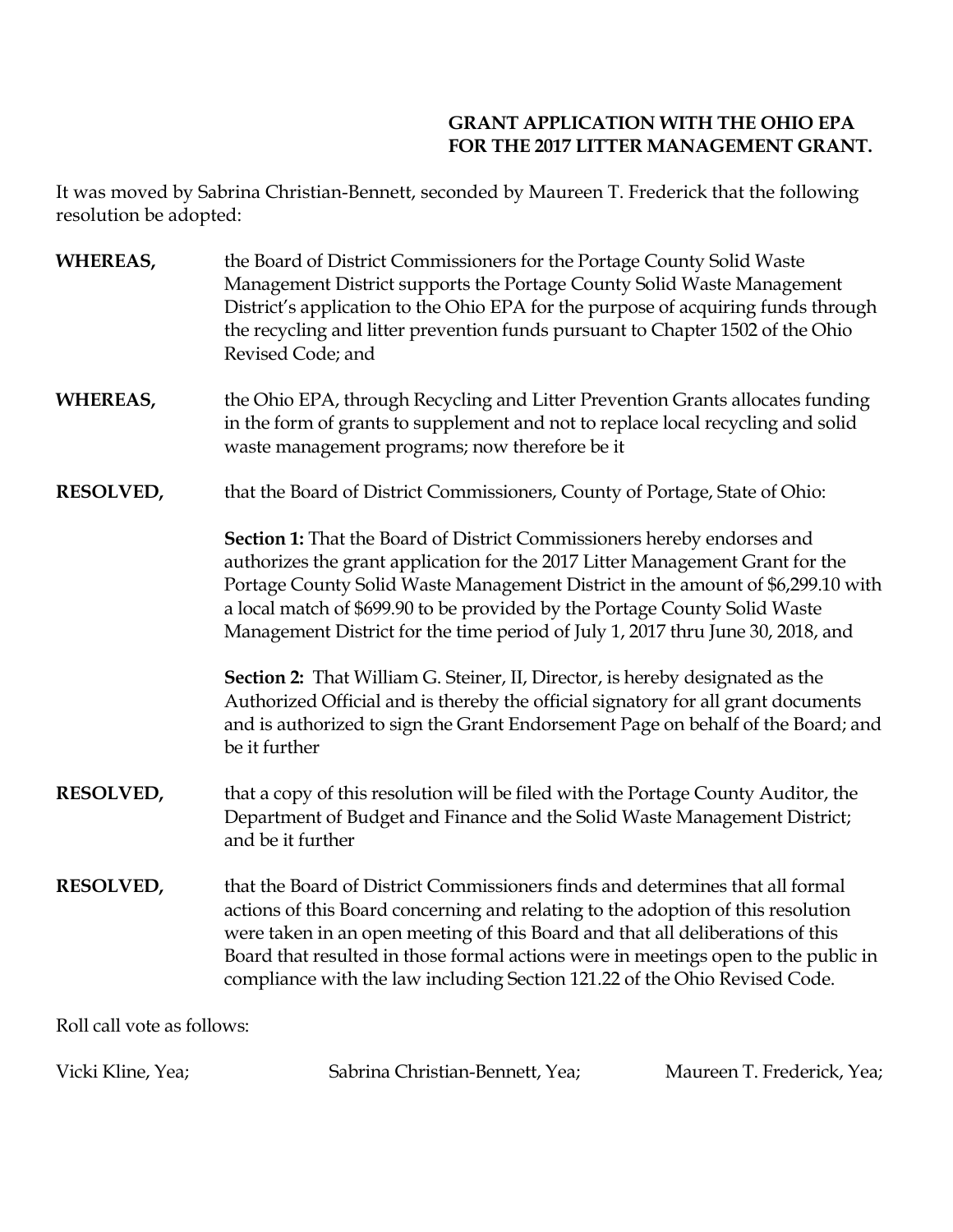## **Complaint**

After hearing from a Sheriff's Deputy that there were tires and junk cars at the home of Ray Pandelli, Freedom Township, Officer Alex Boulton went to the home located at 9156 Slagle Road in Freedom Township.

He advised the Board of Commissioners that he left a warning notice on the door of the home after seeing about 1,000 scrap tires in the front yard as well as 12-13 junk cars and several gallons of household containers. Health Department employee Jack Madved was contacted by the homeowner who then came to his office. The owner has advised Officer Boulton that he was trespassing but Officer Boulton has explained that he had probable cause since all of the materials were visible from the road. The home owner does not believe the Officer has the right to be on his property.

Director Bill Steiner added that the tires on the property are used as a fence structure that is not interwoven, as required, and there has been no spraying for mosquitoes; the tires are stacked. The Solid Waste Management District Compliance Program is in place to address these types of issues; Officer Boulton has a 95% compliance record. The tires are an issue with mosquitoes in the summer, especially with Zika. The owner is not permitted to store tires in this manner on his property.

Commissioner Frederick asked if the conversation between Officer Boulton and the Health Department was amicable. The response was yes. Was the letter an official citing? No – that was a warning. The Officer would be happy to extend the time from 120 due to the large number of tires. The owner told him that he plans to fight the requirement for him to remove the tires. Bill Steiner noted that this program is in place due to the large number of tires that are found in the townships. Some communities have residents who use the community cleanups to clean up their yards. Officer Boulton can go into townships, villages or cities. The communities should not have the responsible for this sort of cleanup. Bill Steiner will contact the Freedom Township Board of Trustees and let them know about this particular issue.

Mr. Pandelli called Commissioner Christian-Bennett and told her that he would have preferred that the township contact him and not Officer Boulton as this is now a criminal issue. Officer Boulton did tell Mr. Pandelli that he has been hired to do this. Mr. Pandelli asked Commissioner Christian-Bennett for a copy of the "charter" although he actually wanted a copy of the contract that the Board of Commissioners has with the Sheriff's Office. He may attend the public comment period to discuss this with the Board of Commissioners.

Bill Steiner noted that the program is set up to accommodate a resident who is cleaning up an area.

Commissioner Frederick asked if, when the program was introduced, was there an MOU with each township? Bill Steiner responded no. Commissioner Frederick asked if the townships know about the compliance program? Bill Steiner responded that he brought Officer Boulton to the Township Association Dinner and introduced him to the trustees. He will remind the trustees as he makes the